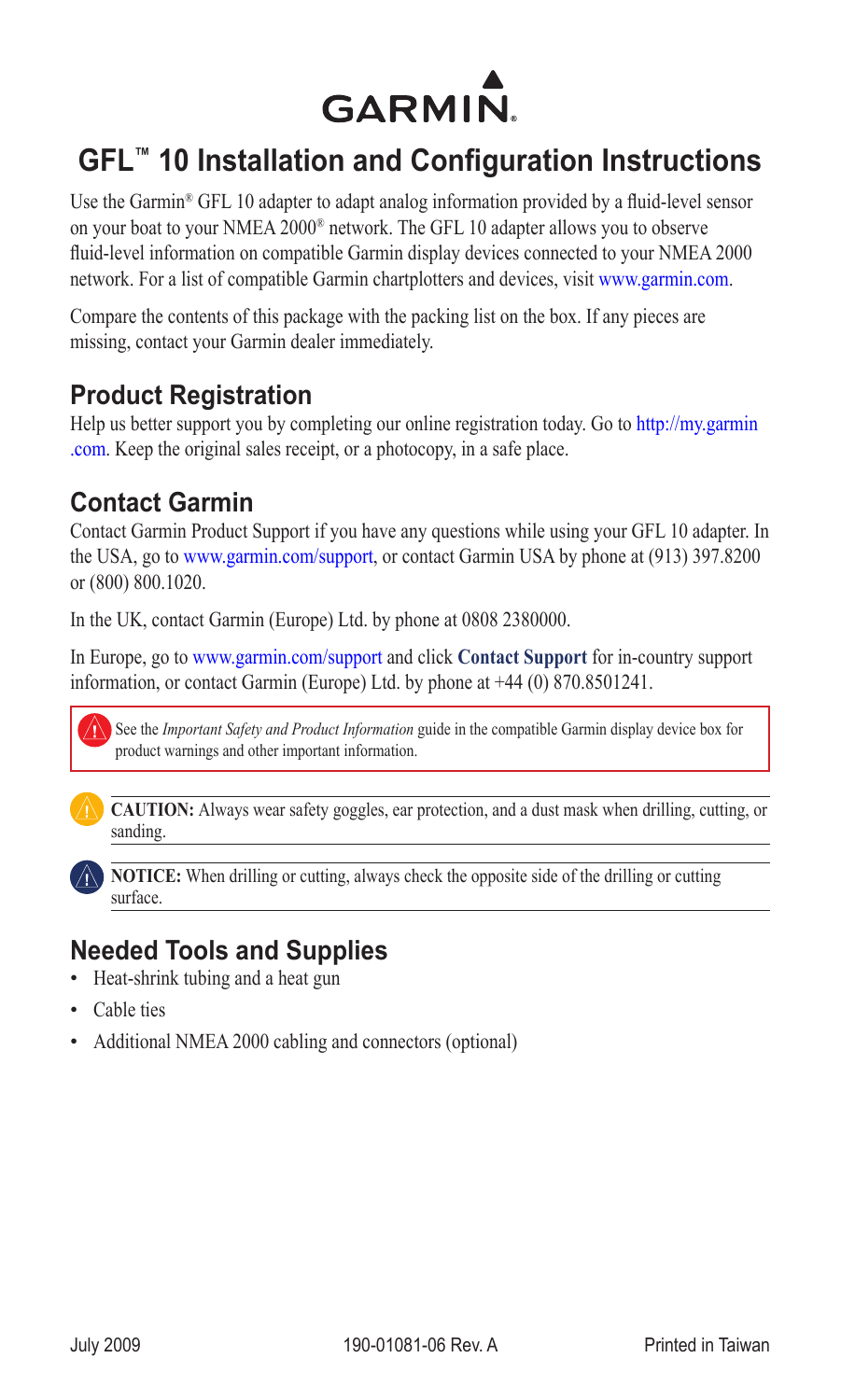# **Determining an Installation Location**

When you are selecting a location to install the GFL 10 adapter, consider the following:

- During installation, you connect the GFL 10 adapter to the analog gauge (or directly to the fluid-level sensor), and to the NMEA 2000 network. Therefore:
	- Choose a location that is within 173 in. (4.4 m) of the analog gauge (or the fluid-level sensor) to avoid splicing bare wires.
	- Choose a location between the NMEA 2000 backbone and the analog gauge (or the fluidlevel sensor).
	- If you cannot connect the adapter directly to the NMEA 2000 network, add a drop cable. See [page 3](#page-2-0) for more information.
- The adapter is IEC 60529 IPX7 waterproof, and can be submerged up to 30 minutes at 1 meter. Do not install the adapter in a location where it will be submerged regularly, though the location can be subject to wash-down.
- You can use cable ties (not included) to secure the adapter to an existing structure on your boat.
- You can use mounted-head cable ties (not included) and screws (not included) to secure the adapter to a bulkhead or other suitable surface on your boat.
- Install the adapter at least 2 in. (5 cm) from a magnetic compass to prevent electromagnetic interference, which can cause inaccurate compass readings.

# **Wiring the GFL 10 Adapter**

Connect the GFL 10 adapter either to an analog gauge or to the sender directly using the bare wires on the wiring harness.

## **Wiring the GFL 10 Adapter to an Analog Gauge**

If your boat has an analog gauge representing the fluid level, you can wire the GFL 10 adapter directly to the gauge. Consult the owner's manual provided by your boat or sensor manufacturer to determine the ground, sensor, and power (ignition) connections on the gauge. Typically, the power (ignition) connector is labeled with a "+", a "+12V", an "I", or an "IGN" marking. The ground connector is typically labeled with a "-", a " $\equiv$ ", or a "G" marking, and the sensor connector is typically labeled with an "S" or a "G" marking. Do not remove any wires from the back of the gauge, and wire the GFL 10 adapter to the gauge according to the following table.

## **Wiring the GFL 10 Adapter Directly to a Fluid-Level Sensor**

If your boat does not have an analog gauge representing the fluid level, you can wire the adapter directly to the fluid-level sensor. Consult the owner's manual provided by your boat or sensor manufacturer to determine the sending and ground terminals on the sensor. Typically, the sending terminal is labeled with an "S" marking for sensor or a "G" marking for gauge, and the ground terminal is typically labeled with a negative sign (-). Wire the GFL 10 adapter to the sensor according to the following table.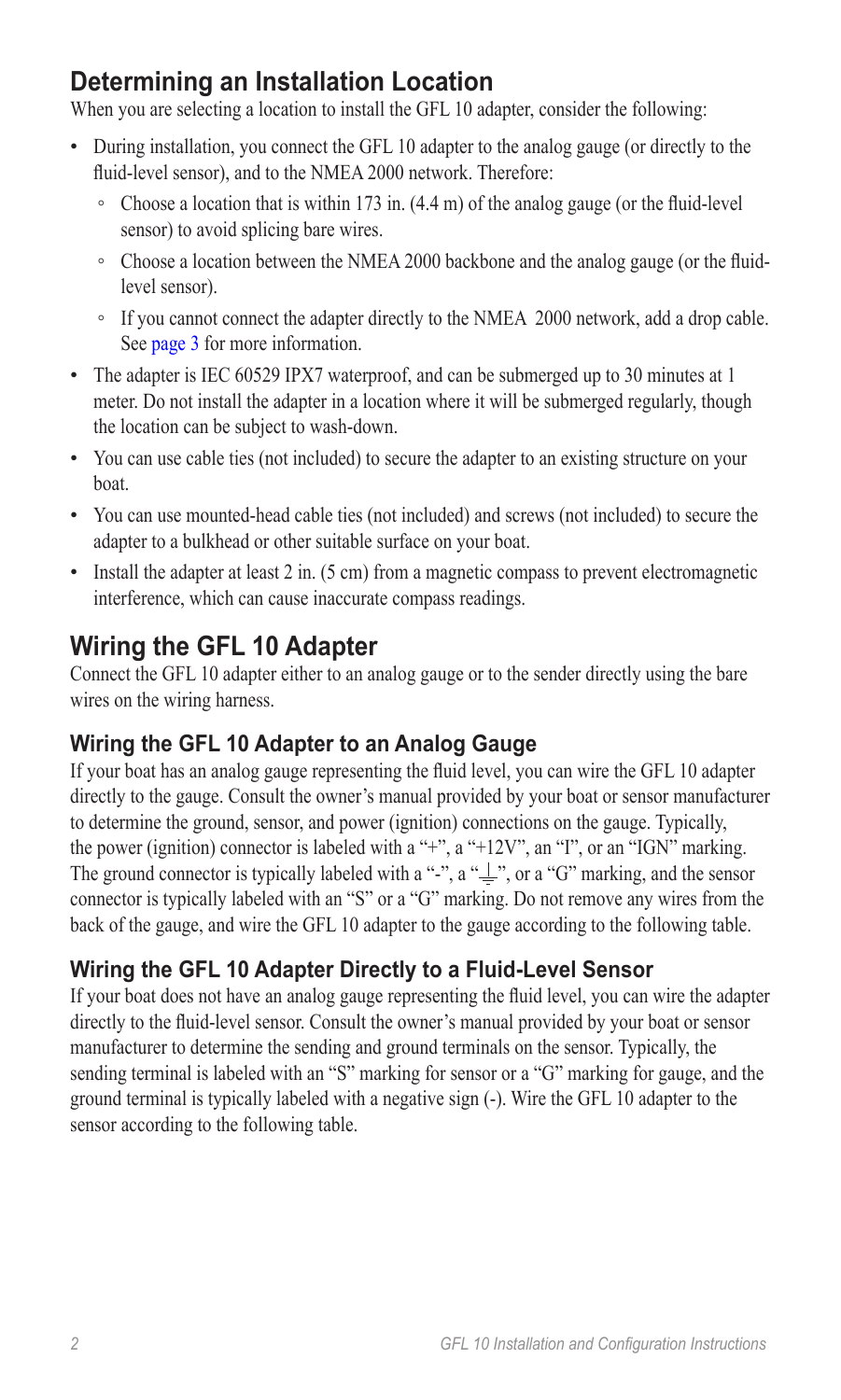| <b>Connection Type</b>  | <b>Wire Color</b> | <b>Gauge or Sensor Terminal</b> |
|-------------------------|-------------------|---------------------------------|
| <b>Analog Gauge</b>     | <b>Blue</b>       | Sensor (S, G)                   |
|                         | White             | Gauge power (+, +12V, I, IGN)   |
|                         | Yellow            | Unused                          |
|                         | <b>Black</b>      | Ground $(-, \perp, G)$          |
|                         | Red               | Unused                          |
| <b>Resistive Sensor</b> | <b>Blue</b>       | Sensor (S, G)                   |
|                         | White             | Unused                          |
|                         | Yellow            | Unused                          |
|                         | <b>Black</b>      | Ground $(-, \perp, G)$          |
|                         | Red               | Unused                          |

WARNING: When connecting the GFL 10 adapter directly to the sensor on a fuel tank, make the connection to the sender on the tank before connecting the adapter to the NMEA 2000 network. This will reduce the risk of sparks near the fuel tank.

**NOTICE:** After connecting the adapter to the gauge or sensor, cover any exposed wires with heatshrink tubing.

### <span id="page-2-0"></span>**Connecting the GFL 10 Adapter to a NMEA 2000 Network**

After you have connected the GFL 10 adapter to the analog gauge or to the sender, connect it to the existing NMEA 2000 network on your boat. If you do not have a NMEA 2000 network on your boat, you must build one. For more information on NMEA 2000 and to purchase additional connectors and cables, go t[o www.garmin.co](www.garmin.com/)m.

#### **To connect the GFL 10 adapter to your existing NMEA 2000 network:**

- 1. Determine where to connect the GFL 10 adapter to your existing NMEA 2000 backbone.
- 2. Disconnect one side of a NMEA 2000 T-connector from the backbone. To extend the NMEA 2000 backbone, connect a NMEA 2000 backbone extension cable to the side of the disconnected T-connector.
- 3. Add the included T-connector for the GFL 10 adapter to the NMEA 2000 backbone by connecting it to the side of the disconnected T-connector.
- 4. Connect the NMEA 2000 connector on the GFL 10 adapter to the T-connector added in step 3.
- 5. (Optional) If the GFL 10 adapter cannot connect directly to the NMEA 2000 backbone, route a NMEA 2000 drop cable (not included) to the bottom of the T-connector added in step 3. Use a drop cable with a length up to 20 ft. (6 m). Connect the drop cable to the T-connector and to the NMEA 2000 connector on the GFL 10 adapter.

**NOTICE:** If you have an existing NMEA 2000 network on your boat, it should already be connected to power. Do not connect an additional NMEA 2000 power cable to an existing NMEA 2000 network, because only one power source should be connected to a NMEA 2000 network.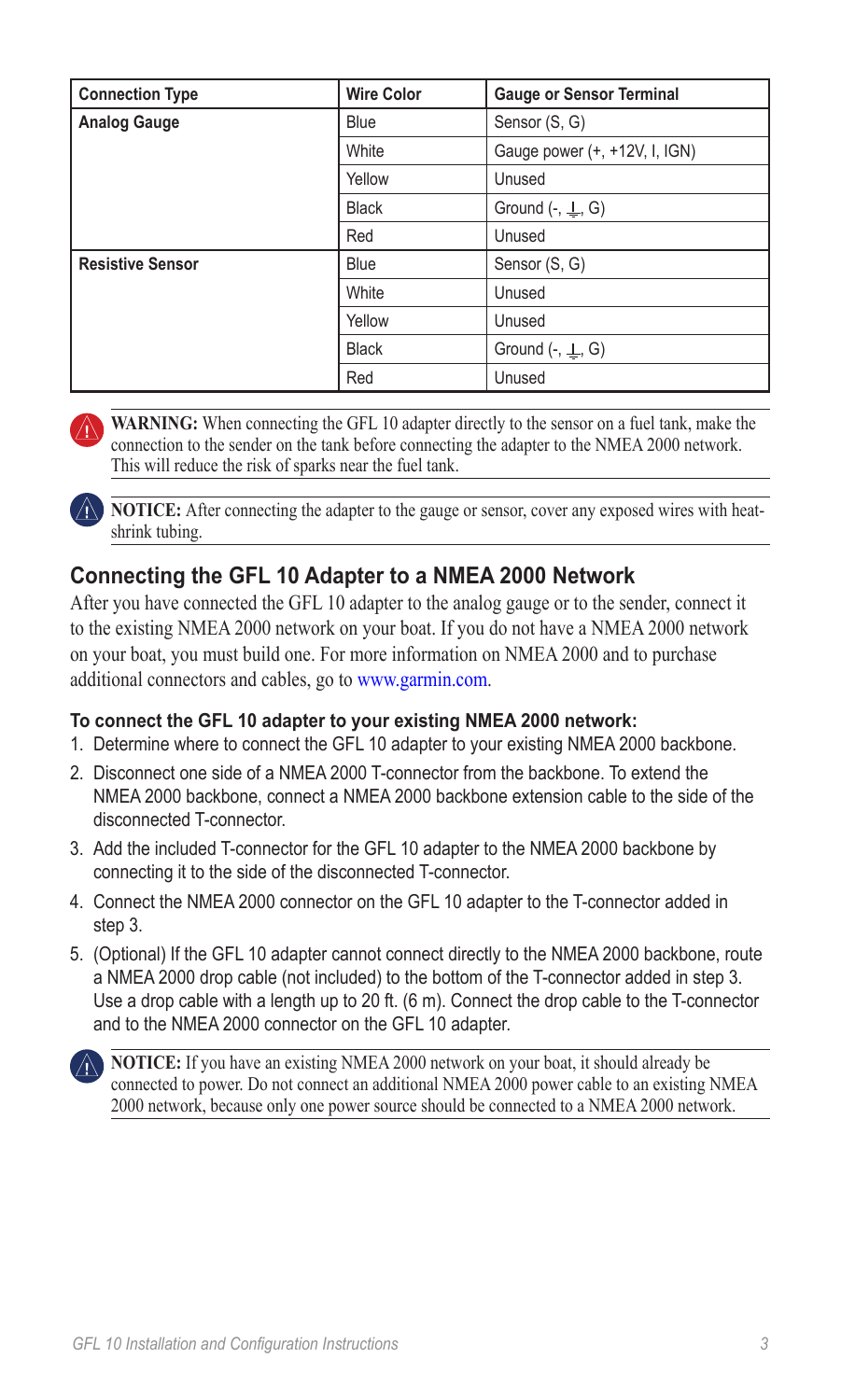

**Existing NMEA 2000 Network**

 *GFL <sup>10</sup> adapter NMEA 2000 device (not included) Drop cable (optional - not included) T-connector (one included) Existing NMEA 2000 network*

## **Configuring the GFL 10 Adapter**

**NOTICE:** This section provides specific configuration information for the GFL 10 adapter using your compatible Garmin display device. To access the NMEA 2000 configuration menu on your display device, consult the documentation provided with your display device.

### **Configuring the NMEA 2000 Fluid Type**

You can indicate the type of fluid that is in the tank with which each GFL 10 adapter is associated.

- 1. From the NMEA 2000 Devices list, select the GFL 10 device.
- 2. Select an option:
	- For most Garmin chartplotters, select **Review** > **N2K Fluid Type**. •
	- For other Garmin marine devices, select **Config** > **N2K Fluid Type**. •
- 3. Select a fluid type.
- 4. Select **OK**.

### **Configuring the Tank Number**

If your boat has multiple fluid tanks, you can indicate which tank each GFL 10 adapter is associated with.

- 1. From the NMEA 2000 Devices list, select the GFL 10 device.
- 2. Select an option:
	- For most Garmin chartplotters, select **Review** > **Tank Number**. •
	- For other Garmin marine devices, select **Config** > **Tank Number**. •
- 3. Select a tank number.
- 4. Select **OK**.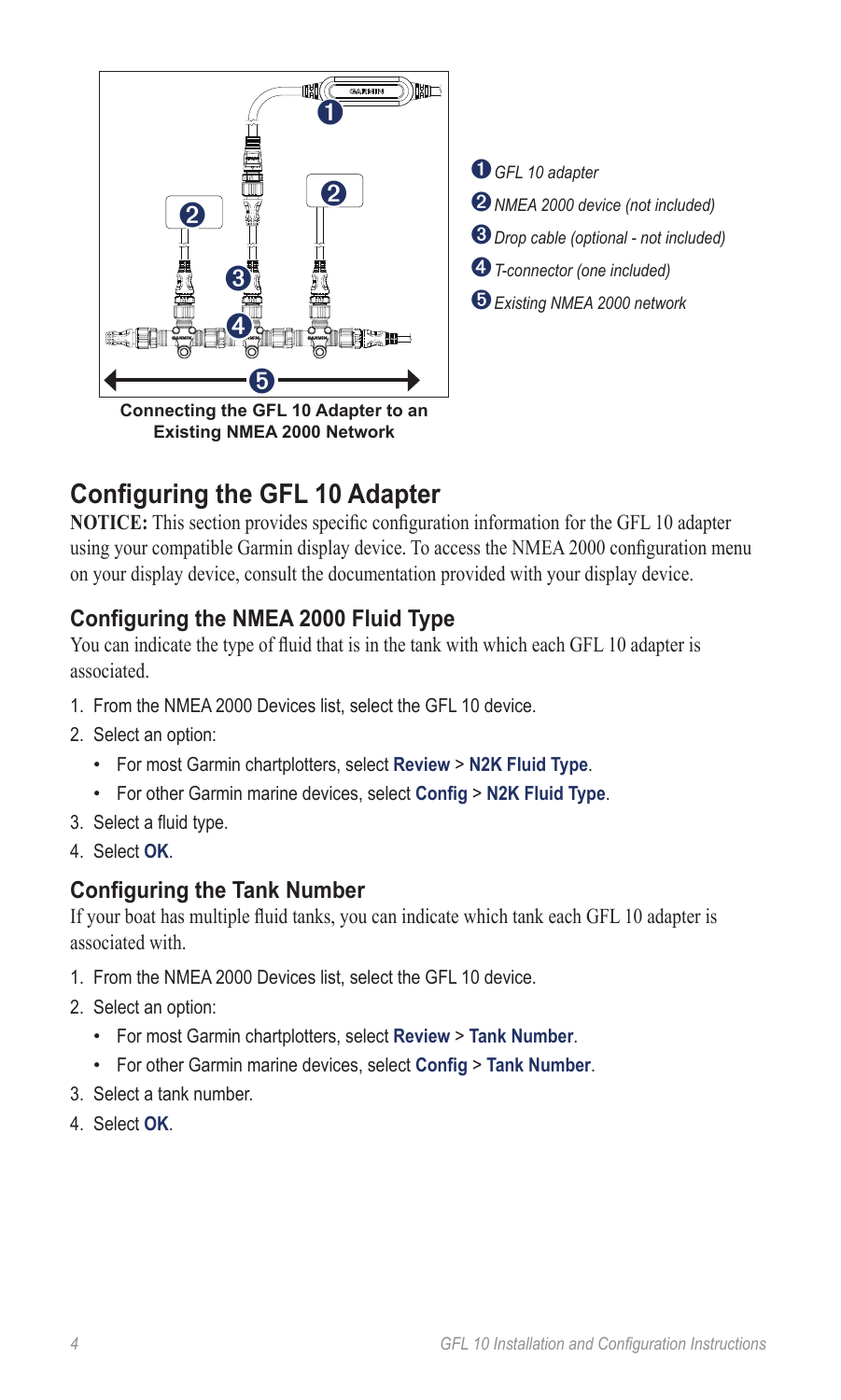## **Configuring the NMEA 2000 Tank Capacity**

You can indicate the capacity of the fluid tank that the GFL 10 adapter is associated with.

- 1. From the NMEA 2000 Devices list, select the GFL 10 device.
- 2. Select an option:
	- For most Garmin chartplotters, select **Review** > **N2K Tank Capacity**. •
	- For other Garmin marine devices, select **Config** > **N2K Tank Capacity**. •
- 3. Select the tank capacity.
- 4. Select **Done**.

### **Calibrating the Fluid Level**

To use the GFL 10 adapter, you must calibrate the fluid level of the tank that the adapter is associated with, using a minimum of two calibration points. The greater the number of fluid calibration points, the greater the accuracy of the reading on the fluid-level gauge.

- 1. Turn the boat ignition key to the On position (not Start).
- 2. From the NMEA 2000 Devices list, select the GFL 10 device.
- 3. Select an option:
	- For most Garmin chartplotters, select **Review** > **Level Calibration** > **Add Calibration Point**.
	- For other Garmin marine devices, select **Config** > **Level Calibration** > **Add Calibration Point**.
- 4. Select the percentage of fluid currently in the tank, based on the total tank capacity.
- 5. Select **Done**.
- 6. Change the level of the fluid in the tank.
- 7. Select **Add Calibration Point**.
- 8. Select the percentage of fluid currently in the tank, based on the total tank capacity.
- 9. Select **Done**.

10. Repeat steps 6 through 9 to add additional, optional fluid-level calibration points.

### **Troubleshooting the Tank Number**

If multiple GFL 10 adapters are assigned to the same NMEA 2000 fluid type, each adapter is assigned a unique tank number automatically. If the "Invalid NMEA 2000 tank configuration" error message appears, you must assign a unique tank number to each adapter.

For example, if two adapters are assigned the NMEA 2000 fluid type value of Live Well and the error message appears, you must assign each adapter a unique tank number.

- 1. From the NMEA 2000 Devices list, select the GFL 10 device.
- 2. Select an option:
	- For most Garmin chartplotters, select **Review** > **Tank Number**. •
	- For other Garmin marine devices, select **Config** > **Tank Number**. •
- 3. Select a tank number.
- 4. Select **OK**.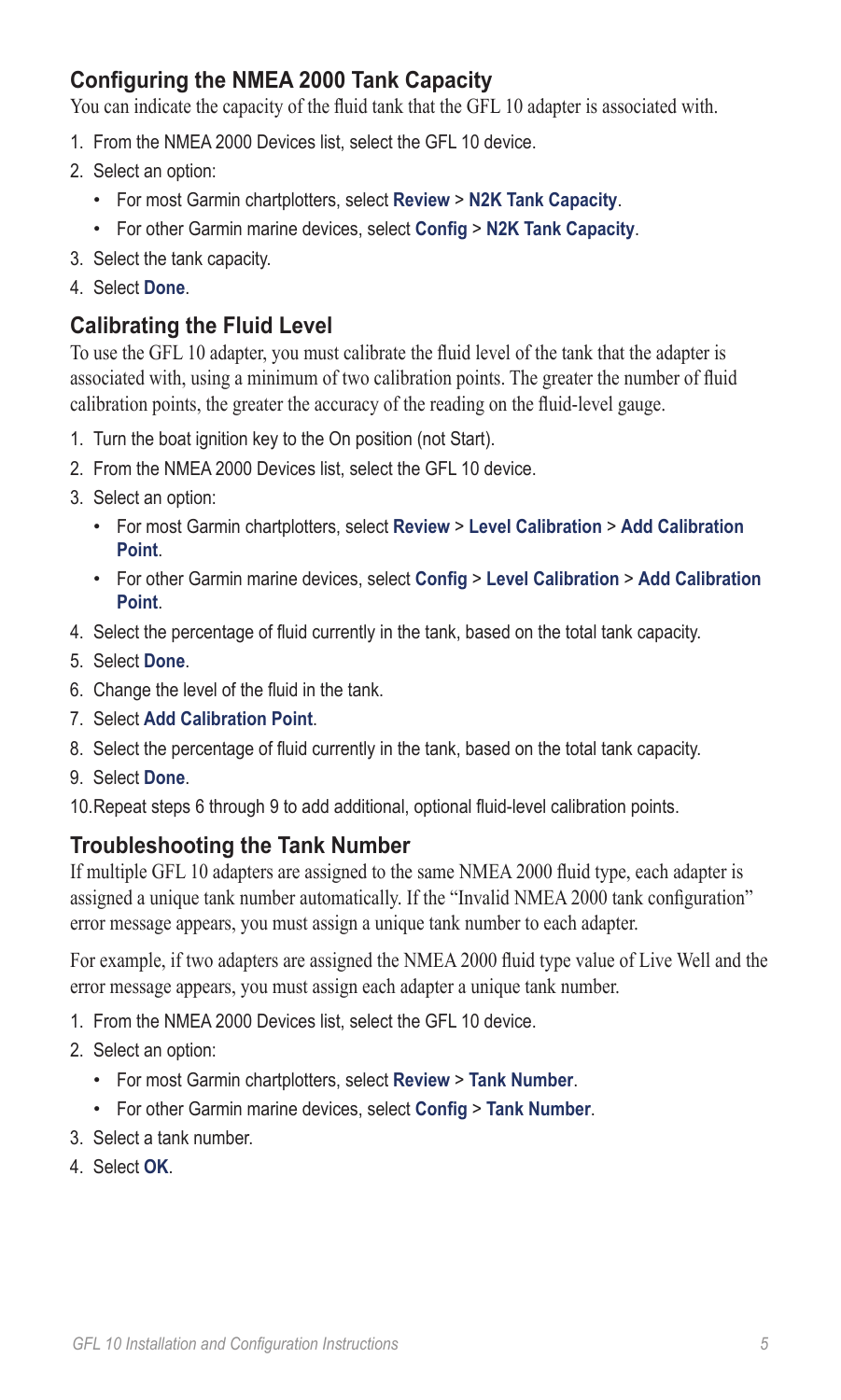## **Troubleshooting the Gauge Type**

When connected to a gauge, the GFL 10 adapter gauge type is set to **Auto Detect** by default, and the adapter automatically detects the type of gauge it is connected to. If the fluid-level reading on a connected Garmin chartplotter or marine instrument changes with the engine RPM, the adapter may be detecting the wrong type of gauge.

**NOTE:** The fuel level changes when the boat is moving. Test the gauge-type setting when the boat is not moving.

#### **To test the gauge-type setting:**

- 1. When the boat is not moving, put the engine in neutral.
- 2. Use the throttle to increase the engine RPM. If the fluid-level reading changes with the engine RPM, change the gauge type.

#### **To change the gauge type:**

- 1. From the NMEA 2000 Devices list, select the GFL 10 device.
- 2. Select an option:
	- For most Garmin chartplotters, select **Review** > **Gauge Type**. •
	- For other Garmin marine devices, select **Config** > **Gauge Type**. •
- 3. Select an option:
	- To automatically detect the gauge type, select **Auto Detect**. •
	- To indicate a one-coil gauge, select **1 Coil**. •
	- To indicate a two-coil gauge, select **2 Coil**. •
- 4. Perform the gauge-type setting test.

### **Resetting the Fluid Level Calibration**

You can reset the fluid-level calibration of the tank that the GFL 10 adapter is associated with.

- 1. From the NMEA 2000 Devices list, select the GFL 10 device.
- 2. Select an option:
	- For most Garmin chartplotters, select **Review** > **Level Calibration**. •
	- For other Garmin marine devices, select **Config** > **Level Calibration**. •
- 3. Select **Reset Calibration**.
- 4. Select **Yes**.
- 5. Calibrate the fluid level.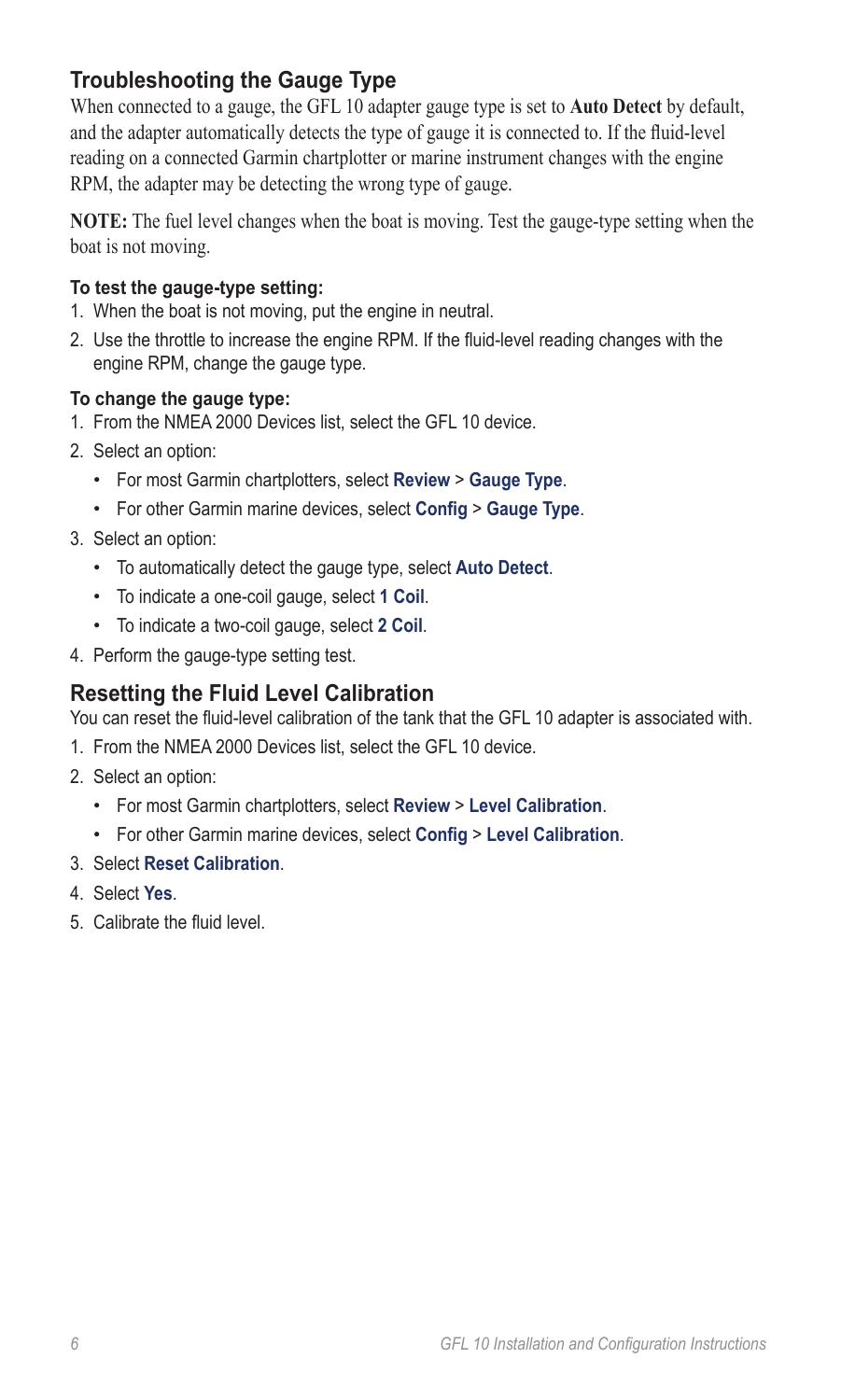# **Configuring the GFL 10 Adapter if the Tank Number and Fluid Type Selections Are Not Displayed**

Depending on the version of software loaded on your Garmin marine instrument, the specific configuration options may not be displayed on the configuration screens.

#### **To configure the tank number if the menu option is not displayed:**

If your boat has multiple fluid tanks, you can indicate which tank each GFL 10 adapter is associated with.

- 1. From the NMEA 2000 Devices list, select the GFL 10 device.
- 2. Select an option:
	- For most Garmin chartplotters, select **Review** > **Generic Config**. •
	- For other Garmin marine devices, select **Config** >**Generic Configuration**. •
- 2. Enter the following command: **"INSTANCE="**
- 3. After the command, enter a whole number between **1** and **16**, which indicates the tank number, followed by **Done**.

For example, **INSTANCE=2Done** indicates that the adapter is associated with tank number 2.

#### **To configure the fluid type if the menu option is not displayed:**

You can indicate the type of fluid that is in the tank that each GFL 10 adapter is associated with.

- 1. From the NMEA 2000 Devices list, select the GFL 10 device.
- 2. Select an option:
	- For most Garmin chartplotters, select **Review** > **Generic Config**. •
	- For other Garmin marine devices, select **Config** >**Generic Configuration**. •
- 3. Enter the following command: **"FLUIDTYPE="**
- 4. After the command, enter a number between 0 and 5 to indicate the fluid type as defined in the following table, followed by **Done**.

For example, **FLUIDTYPE=1Done** indicates that the tank contains fresh water.

| <b>Fluid Type</b> | FLUIDTYPE Value   Fluid Type |                                | <b>FLUIDTYPE Value</b> |
|-------------------|------------------------------|--------------------------------|------------------------|
| Fuel              |                              | Live well                      |                        |
| Fresh water       |                              | Oil                            |                        |
| Waste water       |                              | <b>Black water</b><br>(sewage) |                        |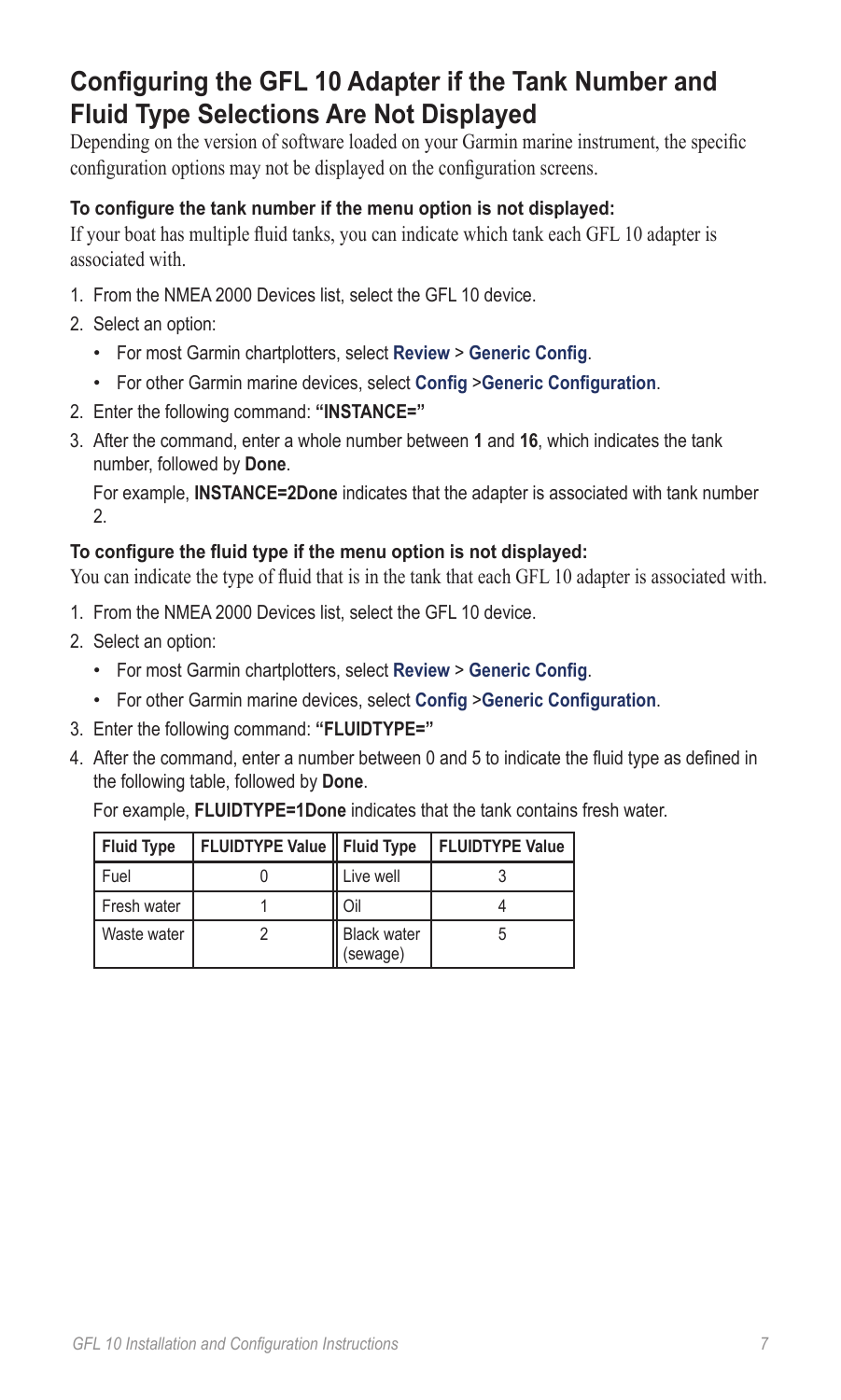# **Restoring Factory Default Settings**

When you restore factory default settings, you will lose all custom configuration settings except fluid-level calibration.

- 1. From the NMEA 2000 Devices list, select the GFL 10 device.
- 2. Select an option:
	- For most Garmin chartplotters, select **Review** > **Factory Defaults**. •
	- For other Garmin marine devices, select **Config** > **Factory Defaults**. •
- 3. Select **Yes**.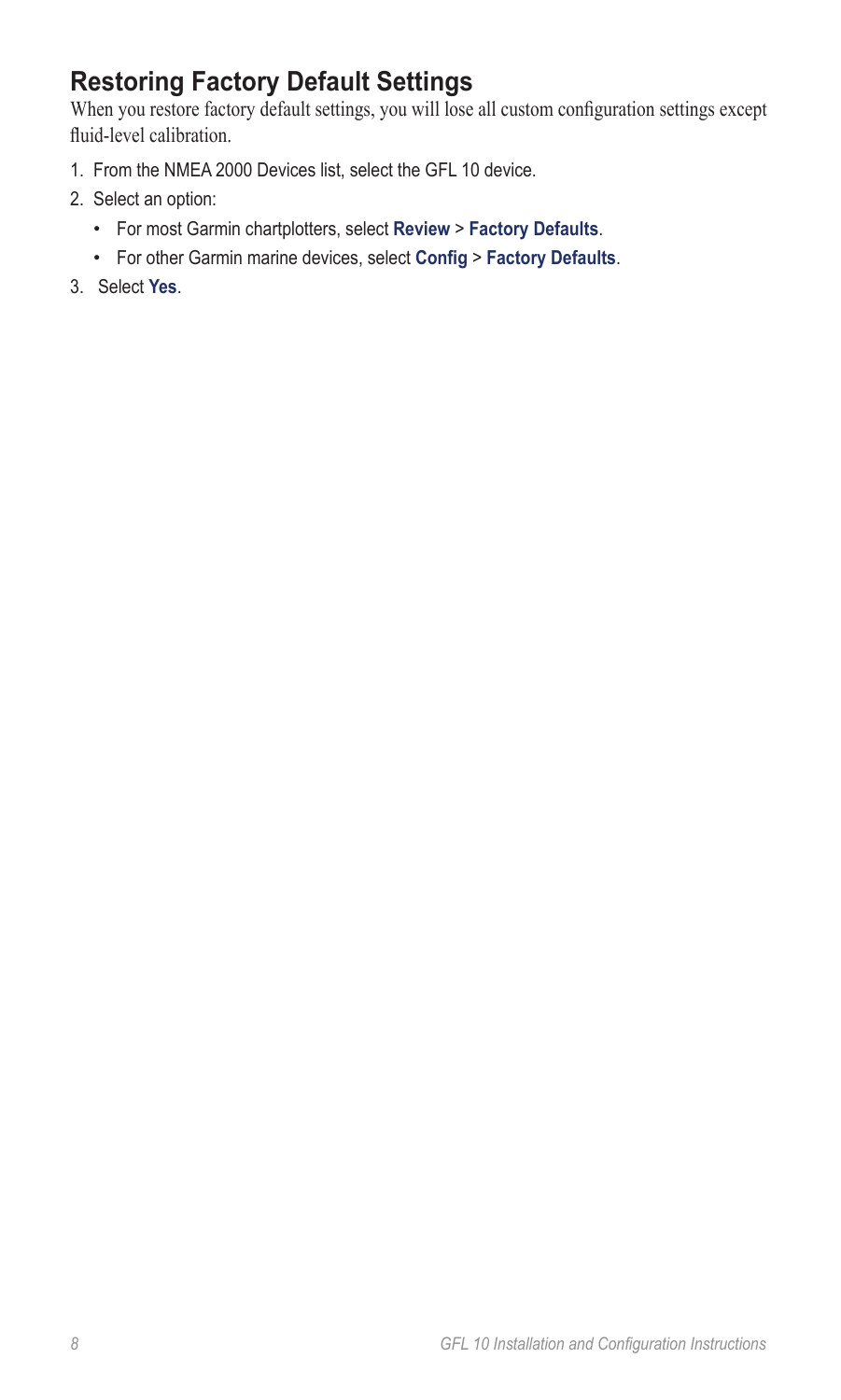# **Specifications**

### **Physical**

**Weight:** 12.85 oz. (365 g)

**Size:**  $(W \times H \times L)$   $\frac{31}{32} \times \frac{43}{64} \times 3\frac{3}{32}$  in.  $(24.7 \times 17.0 \times 78.6$  mm)

**Total Cable Length:** 16 ft. (4.9 m)

**Case Material:** Thermoplastic rubber (PCB overmold); PVC jacket (cable); PVC overmold (connectors/strain reliefs). Waterproof to IEC 529 IPX7 standards.

**Temperature Range:** From 5°F to 158°F (from -15°C to 70°C)

**Compass Safe Distance:** 2 in. (5 cm)

## **Electrical**

**Power Input Source:** 9–16 Vdc from the NMEA 2000 bus

**NMEA 2000 Power Usage:** 1 W max

**NMEA 2000 Load Equivalency Number (LEN):** 2 (100 mA)

### **Communications**

Use the following table to determine the approved NMEA 2000 PGN information that is received and transmitted by a GFL 10 adapter when communicating with a NMEA 2000 compliant device.

| <b>Transmit</b> |                                                       | <b>Receive</b>                                                  |                    |  |
|-----------------|-------------------------------------------------------|-----------------------------------------------------------------|--------------------|--|
| 059392          | <b>ISO Acknowledgment</b>                             | 059392                                                          | ISO Acknowledgment |  |
| 060928          | <b>ISO Address Claim</b>                              |                                                                 | <b>ISO Request</b> |  |
| 126208          | NMEA - Command/Request/<br>Acknowledge Group Function | 060928                                                          | ISO Address Claim  |  |
| 126464          | Transmit/Receive PGN List Group<br>Function           | 126208<br>NMEA - Command/Request/<br>Acknowledge Group Function |                    |  |
| 126996          | <b>Product Information</b>                            | The GFL 10 is NMEA 2000                                         |                    |  |
| 127505          | <b>Fluid Level</b>                                    |                                                                 |                    |  |



certified